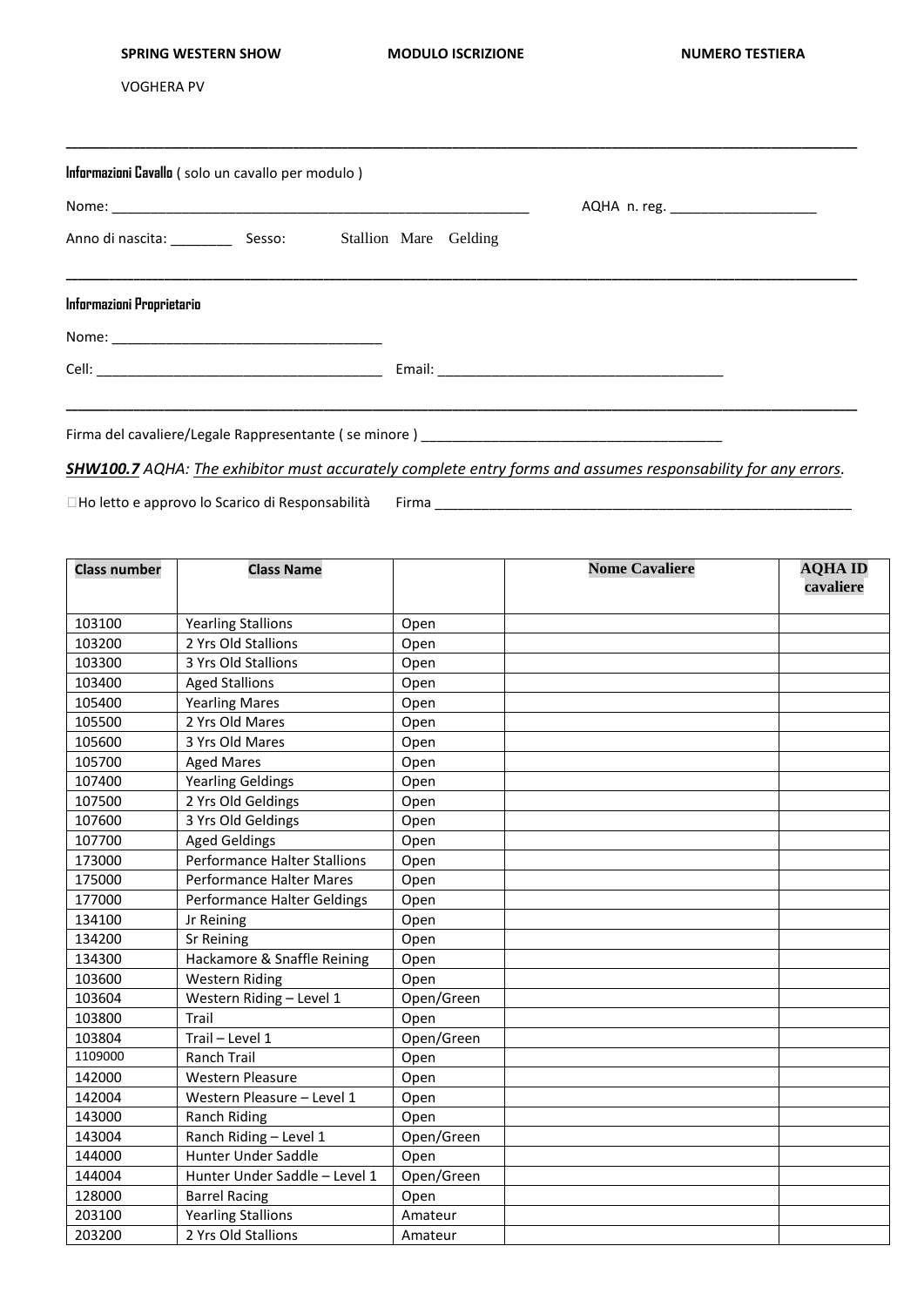| 203300  | 3 Yrs Old Stallions                             | Amateur                        |  |
|---------|-------------------------------------------------|--------------------------------|--|
| 203400  | <b>Aged Stallions</b>                           | Amateur                        |  |
| 205400  | <b>Yearling Mares</b>                           | Amateur                        |  |
| 205500  | 2 Yrs Old Mares                                 | Amateur                        |  |
| 205600  | 3 Yrs Old Mares                                 | Amateur                        |  |
| 205700  | <b>Aged Mares</b>                               | Amateur                        |  |
| 207400  | <b>Yearling Geldings</b>                        | Amateur                        |  |
| 207500  | 2 Yrs Old Geldings                              | Amateur                        |  |
| 207600  | 3 Yrs Old Geldings                              | Amateur                        |  |
| 207700  | <b>Aged Geldings</b>                            | Amateur                        |  |
| 212000  | Showmanship at Halter                           | Amateur                        |  |
| 234000  | Reining                                         | Amateur                        |  |
| 236000  | <b>Western Riding</b>                           | Amateur                        |  |
| 238000  | Trail                                           | Amateur                        |  |
| 240000  | Western Horsemanship                            | Amateur                        |  |
| 242000  | <b>Western Pleasure</b>                         | Amateur                        |  |
| 243000  | Ranch Riding                                    | Amateur                        |  |
| 244000  | Hunter Under Saddle                             | Amateur                        |  |
| 252000  | <b>Hunt Seat Equitation</b>                     | Amateur                        |  |
| 273000  | <b>Performance Halter Stallions</b>             | Amateur                        |  |
| 275000  | Performance Halter Mares                        | Amateur                        |  |
| 277000  | Performance Halter Geldings                     | Amateur                        |  |
| 2109000 | <b>Ranch Trail</b>                              | Amateur                        |  |
|         |                                                 |                                |  |
|         |                                                 |                                |  |
| 205402  | <b>Yearling Mares</b>                           | Novice Amt                     |  |
| 205502  | 2 Yrs Old Mares                                 | Novice Amt                     |  |
| 205602  | 3 Yrs Old Mares                                 | Novice Amt                     |  |
| 205702  | <b>Aged Mares</b>                               | Novice Amt                     |  |
| 207402  | <b>Yearling Geldings</b>                        | Novice Amt                     |  |
| 207502  | 2 Yrs Old Geldings                              | Novice Amt                     |  |
| 207602  | 3 Yrs Old Geldings                              | Novice Amt                     |  |
| 207702  | <b>Aged Geldings</b>                            | Novice Amt                     |  |
| 212002  | Showmanship at Halter                           | Novice Amt                     |  |
| 234002  | Reining                                         | Novice Amt                     |  |
| 236002  | <b>Western Riding</b>                           | Novice Amt                     |  |
| 238002  | Trail                                           | Novice Amt                     |  |
| 240002  | Western Horsemanship                            | Novice Amt                     |  |
| 242002  | <b>Western Pleasure</b>                         | Novice Amt                     |  |
| 243002  | <b>Ranch Riding</b>                             | Novice Amt                     |  |
| 244002  | Hunter Under Saddle                             | Novice Amt                     |  |
| 252002  | <b>Hunt Seat Equitation</b>                     | Novice Amt                     |  |
|         |                                                 |                                |  |
| 212001  | Showmanship at Halter                           | Rookie Amt                     |  |
| 234001  |                                                 | Rookie Amt                     |  |
| 238001  | Reining<br>Trail                                | Rookie Amt                     |  |
| 240001  | Western Horsemanship                            | Rookie Amt                     |  |
| 242001  | <b>Western Pleasure</b>                         | Rookie Amt                     |  |
| 244001  | Hunter Under Saddle                             |                                |  |
| 252001  |                                                 | Rookie Amt<br>Rookie Amt       |  |
| 243001  | <b>Hunt Seat Equitation</b>                     | Rookie Amt                     |  |
|         | Ranch Riding                                    |                                |  |
| 438102  | Trail                                           | Walk Trot Yth                  |  |
| 440102  |                                                 | Walk Trot Yth                  |  |
| 442102  | Western Horsemanship<br><b>Western Pleasure</b> | Walk Trot Yth                  |  |
|         |                                                 |                                |  |
| 444102  | Hunter Under Saddle                             | Walk Trot Yth<br>Walk Trot Yth |  |
| 452102  | <b>Hunt Seat Equitation</b>                     |                                |  |
| 405400  | <b>Yearling Mares</b>                           | Youth                          |  |
| 405500  | 2 Yrs Old Mares                                 | Youth                          |  |
| 405600  | 3 Yrs Old Mares                                 | Youth                          |  |
| 405700  | <b>Aged Mares</b>                               | Youth                          |  |